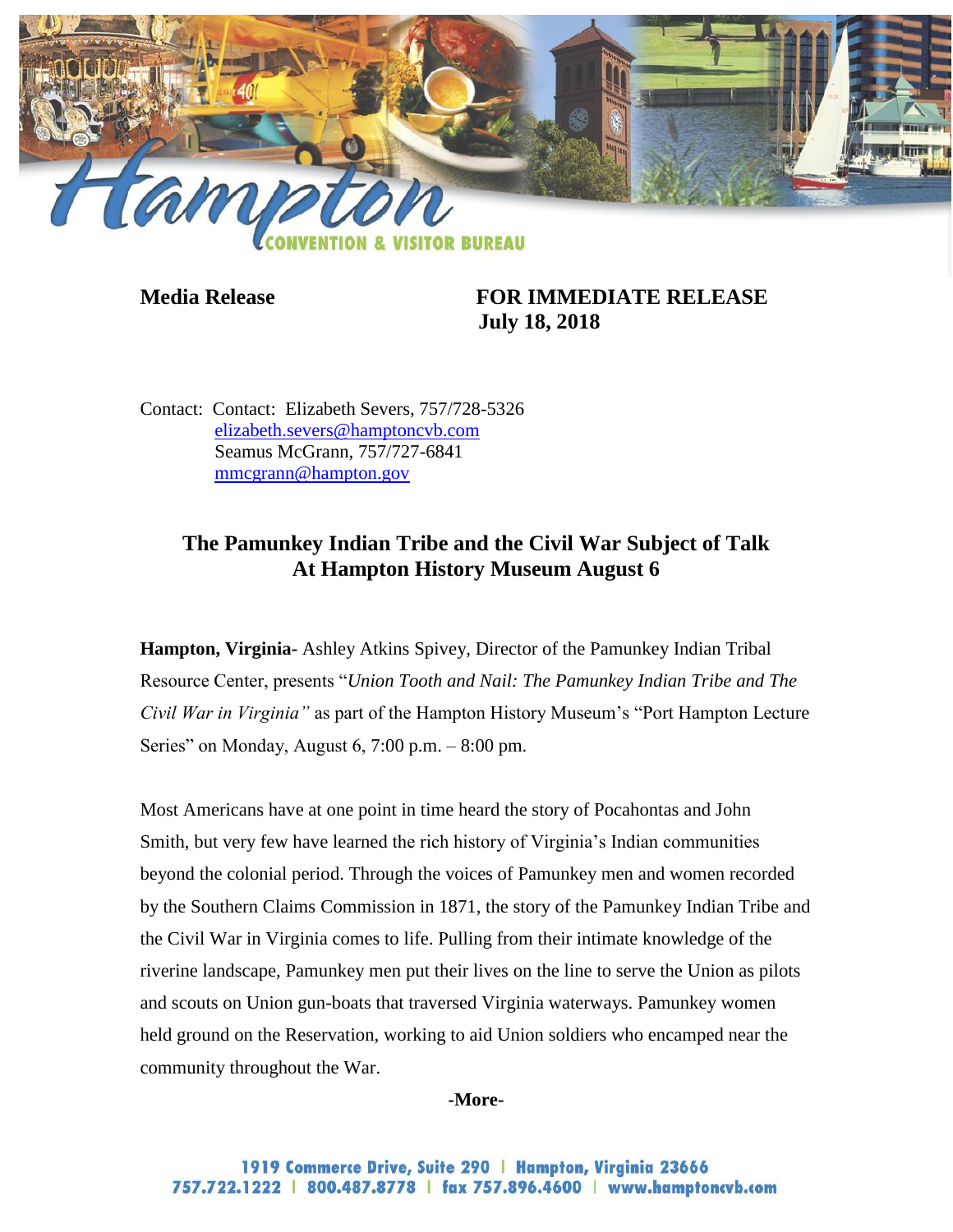#### **The Pamunkey Indian Tribe and the Civil War Subject of Talk at Hampton History Museum August 6- Page 2**

The Pamunkey Indian Tribe is one of 11 Virginia Indian tribes recognized by the Commonwealth of Virginia, and the state's first federally recognized tribe, receiving its status in January 2016. When the English arrived in 1607, the Pamunkey were one of the most powerful groups of the Powhatan chiefdom. They inhabited the coastal tidewater of Virginia on the north side of the James River near Chesapeake Bay. The Pamunkey tribe is one of only two that still retain reservation lands assigned by the 1646 and 1677 treaties with the English colonial government. The Pamunkey reservation is located on some of its ancestral land on the Pamunkey River adjacent to present-day King William County, Virginia.

### **Ashley Spivey**

Pamunkey Tribal member Ashley Spivey is an anthropologist and acting Director of the Pamunkey Indian Tribal Resource Center located on the Pamunkey Indian Reservation. Ashley graduated from James Madison University with Honors and earned a B.A. in Anthropology in 2007. In 2009 she received her M.A. from the College of William and Mary. Her thesis research focused on material culture, specifically Pamunkey pottery and its importance as a traditional practice imbued with multiple values associated with continuity, economy and cultural persistence. Ashley recently completed her Ph.D. in Anthropology at the College of William and Mary and her dissertation is entitled "Knowing the Land, Working the River and Digging for Clay: Pamunkey Indian Subsistence Practices and the Market Economy 1800-1900." Combining archaeological evidence, archival sources, and oral testimony from Pamunkey Tribal members Ashley's dissertation traces the history of Pamunkey responses to and engagement with an expanding capitalist economy in nineteenth century Tidewater Virginia. Ashley has received several awards for her dissertation research including the Society for American Archaeology's Native American Graduate Archaeology Scholarship and the Southern

**-More-**